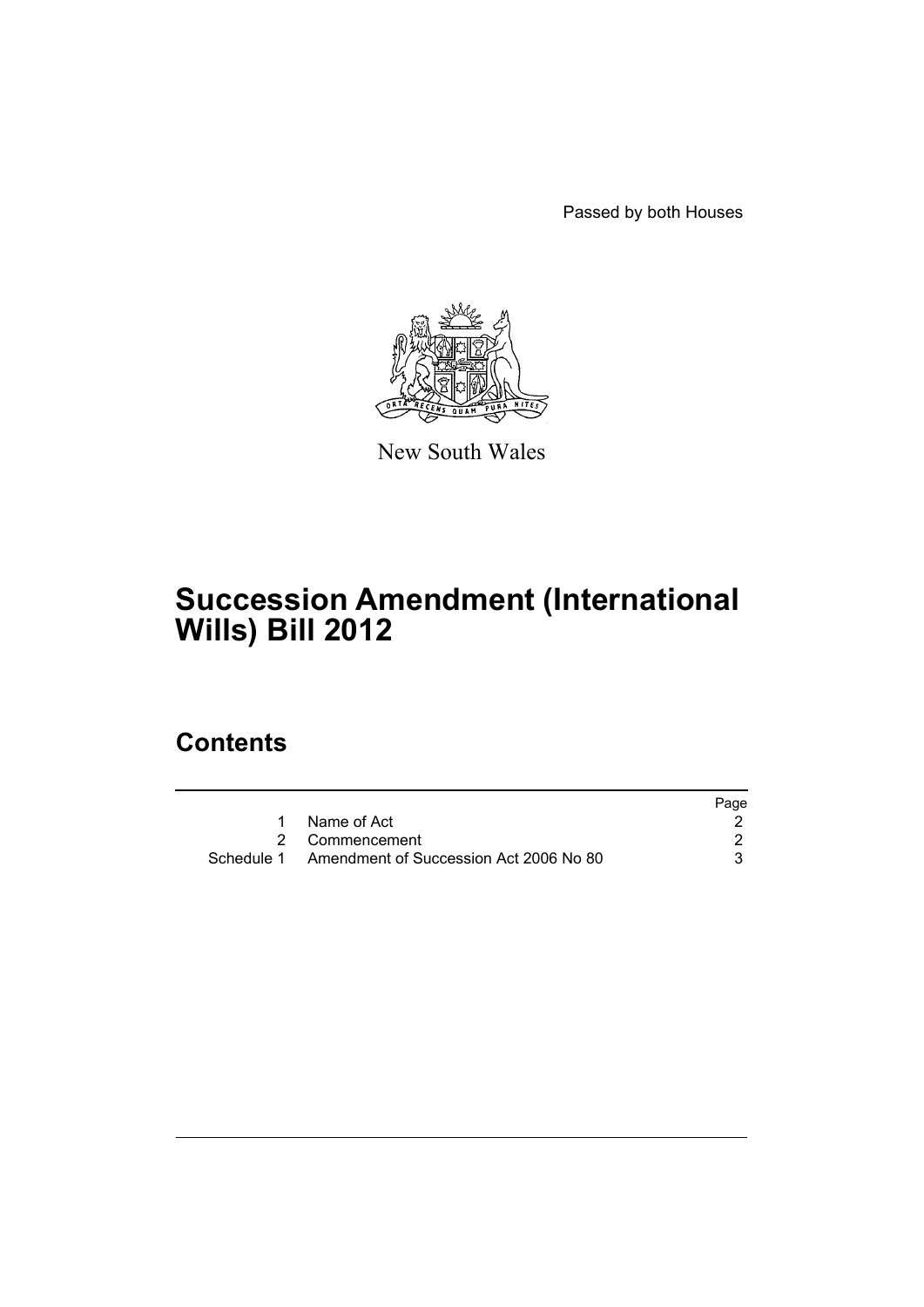*I certify that this public bill, which originated in the Legislative Assembly, has finally passed the Legislative Council and the Legislative Assembly of New South Wales.*

> *Clerk of the Legislative Assembly. Legislative Assembly, Sydney, , 2012*



New South Wales

# **Succession Amendment (International Wills) Bill 2012**

Act No , 2012

An Act to amend the *Succession Act 2006* to make provision for international wills to give effect to the *Convention providing a Uniform Law on the Form of an International Will 1973*.

*I have examined this bill and find it to correspond in all respects with the bill as finally passed by both Houses.*

*Assistant Speaker of the Legislative Assembly.*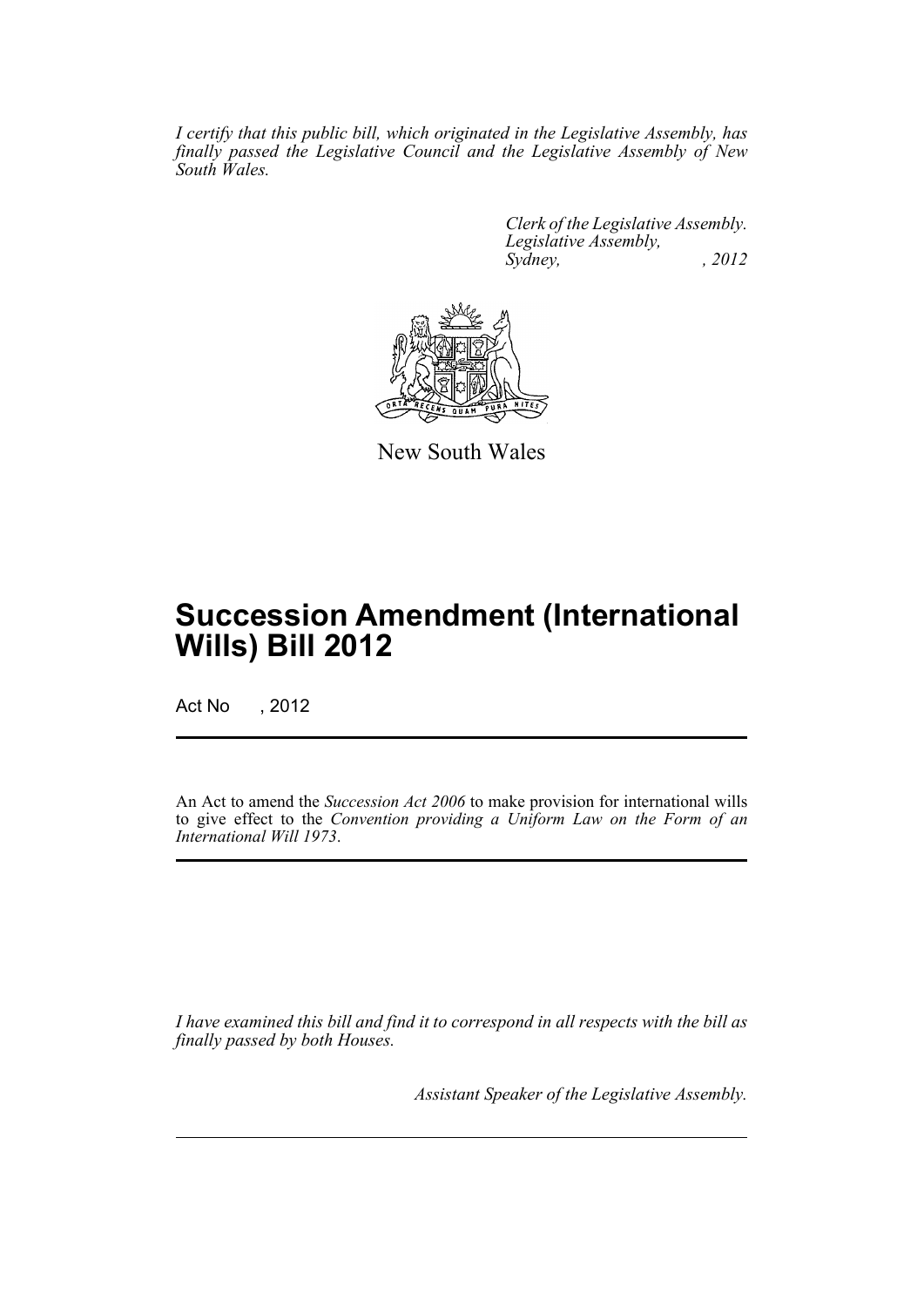# <span id="page-2-0"></span>**The Legislature of New South Wales enacts:**

### **1 Name of Act**

This Act is the *Succession Amendment (International Wills) Act 2012*.

### <span id="page-2-1"></span>**2 Commencement**

- (1) This Act commences on a day or days to be appointed by proclamation.
- (2) A proclamation cannot be made under this section unless the *Convention providing a Uniform Law on the Form of an International Will 1973* has entered into force in Australia.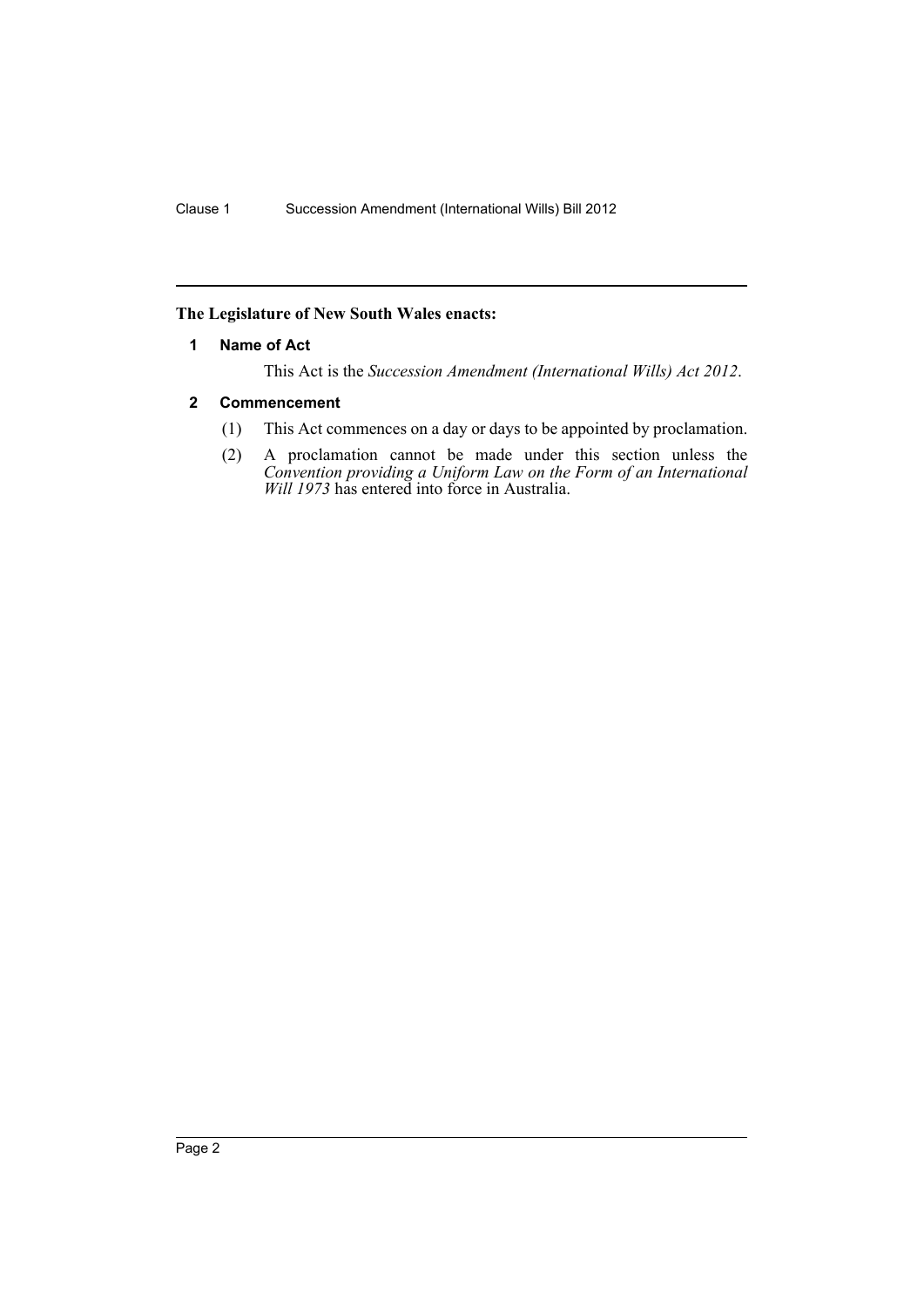Amendment of Succession Act 2006 No 80 Schedule 1

# <span id="page-3-0"></span>**Schedule 1 Amendment of Succession Act 2006 No 80**

#### **[1] Section 47A**

Insert after section 47:

## **47A Part does not limit operation of international will provisions**

This Part does not limit the operation of Part 2.4A.

## **[2] Part 2.4A**

Insert after Part 2.4:

# **Part 2.4A International wills**

#### **50A Definitions**

In this Part:

*Convention* means the *Convention providing a Uniform Law on the Form of an International Will 1973* signed in Washington, D.C. on 26 October 1973.

*international will* means a will made in accordance with the requirements of the Annex to the Convention as set out in Schedule 2.

# **50B Application of Convention**

The Annex to the Convention has the force of law in this jurisdiction.

**Note.** The Annex to the Convention is set out in Schedule 2.

#### **50C Persons authorised to act in connection with international wills**

- (1) For the purposes of this Part, the following persons are authorised to act in connection with an international will:
	- (a) an Australian legal practitioner,
	- (b) a public notary of any Australian jurisdiction.
- (2) For the purposes of this Part, a reference in the Annex to the Convention to a person authorised to act in connection with international wills is a reference to:
	- (a) a person referred to in subsection (1) who is acting in Australia, or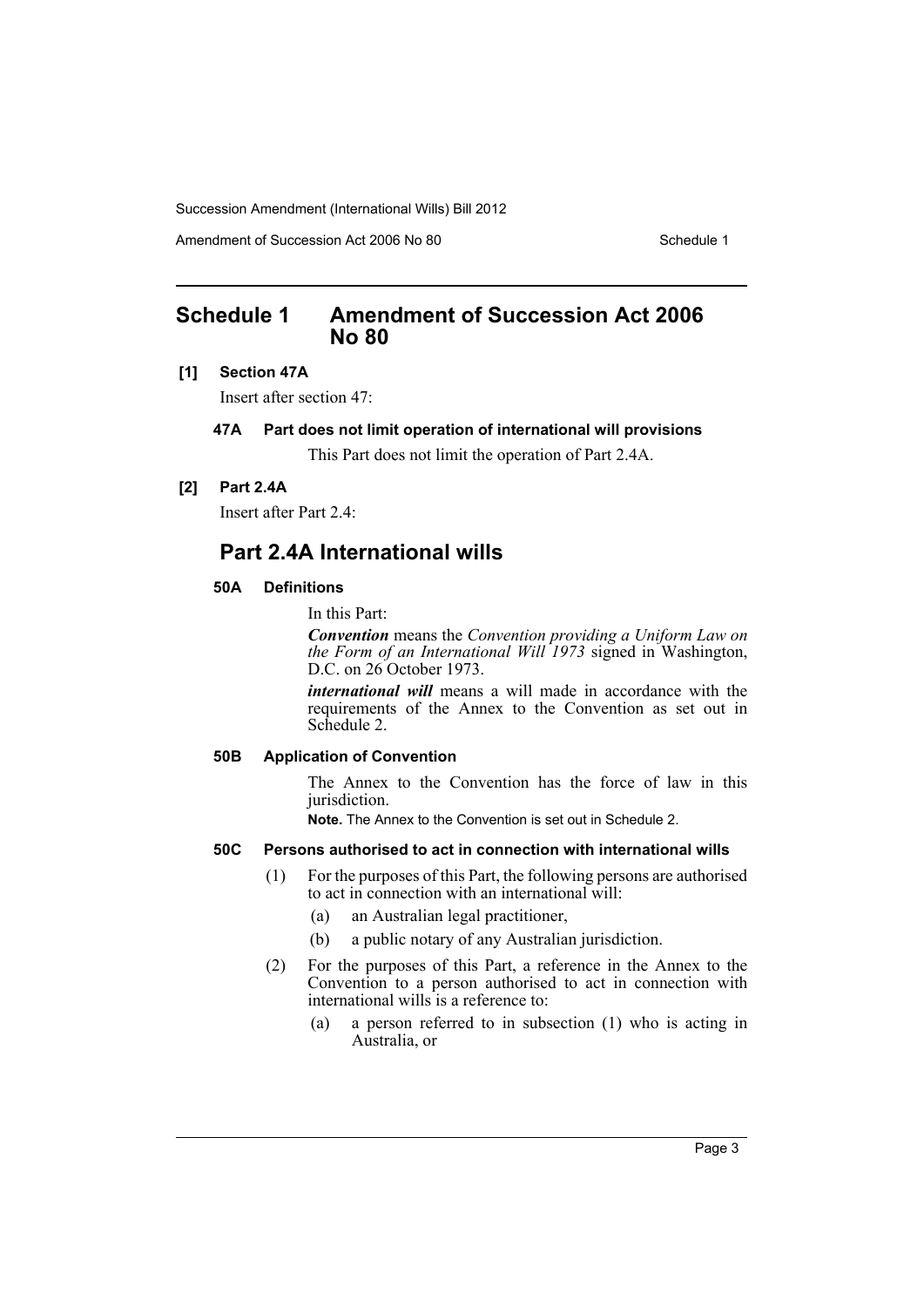Schedule 1 Amendment of Succession Act 2006 No 80

(b) any other person who is acting as an authorised person under the law of a state (other than Australia) that is a party to the Convention.

**Note.** This section gives effect to Articles II and III of the Convention.

#### **50D Witnesses to international wills**

The conditions requisite to acting as a witness to an international will are governed by the law of this jurisdiction. **Note.** For the relevant provisions of this Act, see Division 4 of Part 2.1.

#### **50E Application of Act to international wills**

To avoid doubt, the provisions of this Act that apply to wills extend to international wills.

#### **[3] Schedule 2**

Insert after Schedule 1:

# **Schedule 2 Annex to Convention providing a Uniform Law on the Form of an International Will 1973**

# **ANNEX**

#### UNIFORM LAW ON THE FORM OF AN INTERNATIONAL WILL

#### **Article 1**

1. A will shall be valid as regards form, irrespective particularly of the place where it is made, of the location of the assets and of the nationality, domicile or residence of the testator, if it is made in the form of an international will complying with the provisions set out in Articles 2 to 5 hereinafter.

2. The invalidity of the will as an international will shall not affect its formal validity as a will of another kind.

#### **Article 2**

This law shall not apply to the form of testamentary dispositions made by two or more persons in one instrument.

#### **Article 3**

- 1. The will shall be made in writing.
- 2. It need not be written by the testator himself.
- 3. It may be written in any language, by hand or by any other means.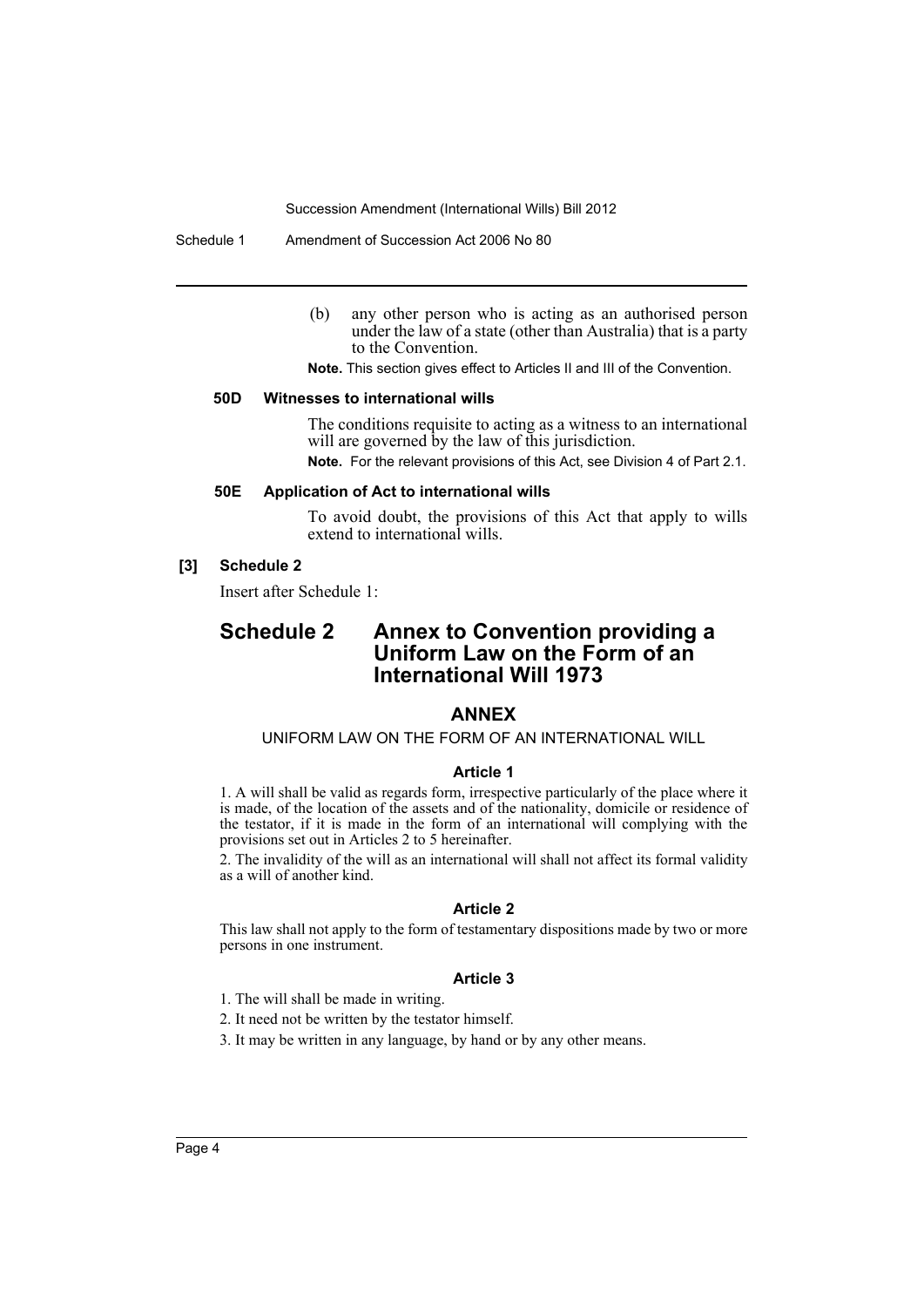Amendment of Succession Act 2006 No 80 Schedule 1

#### **Article 4**

1. The testator shall declare in the presence of two witnesses and of a person authorized to act in connection with international wills that the document is his will and that he knows the contents thereof.

2. The testator need not inform the witnesses, or the authorized person, of the contents of the will.

#### **Article 5**

1. In the presence of the witnesses and of the authorized person, the testator shall sign the will or, if he has previously signed it, shall acknowledge his signature.

2. When the testator is unable to sign, he shall indicate the reason therefor to the authorized person who shall make note of this on the will. Moreover, the testator may be authorized by the law under which the authorized person was designated to direct another person to sign on his behalf.

3. The witnesses and the authorized person shall there and then attest the will by signing in the presence of the testator.

#### **Article 6**

1. The signatures shall be placed at the end of the will.

2. If the will consists of several sheets, each sheet shall be signed by the testator or, if he is unable to sign, by the person signing on his behalf or, if there is no such person, by the authorized person. In addition, each sheet shall be numbered.

#### **Article 7**

1. The date of the will shall be the date of its signature by the authorized person.

2. This date shall be noted at the end of the will by the authorized person.

#### **Article 8**

In the absence of any mandatory rule pertaining to the safekeeping of the will, the authorized person shall ask the testator whether he wishes to make a declaration concerning the safekeeping of his will. If so and at the express request of the testator the place where he intends to have his will kept shall be mentioned in the certificate provided for in Article 9.

#### **Article 9**

The authorized person shall attach to the will a certificate in the form prescribed in Article 10 establishing that the obligations of this law have been complied with.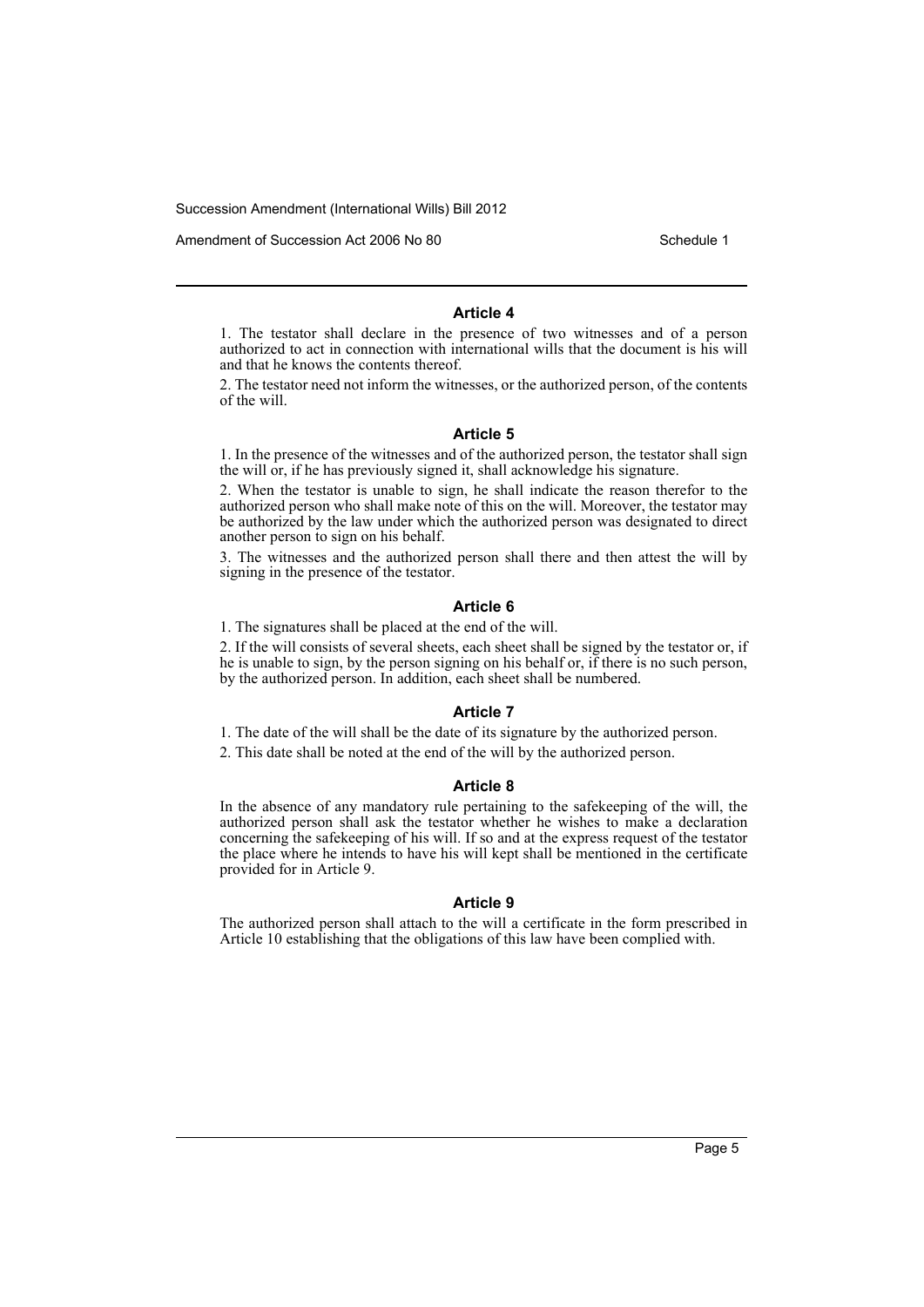Schedule 1 Amendment of Succession Act 2006 No 80

#### **Article 10**

The certificate drawn up by the authorized person shall be in the following form or in a substantially similar form:

# **CERTIFICATE**

#### (Convention of October 26, 1973)

1. I, .................................................. (name, address and capacity), a person authorized to act in connection with international wills

2. Certify that on ............................. (date) at ............................. (place)

3. (testator) .................................................. (name, address, date and place of birth) in my presence and that of the witnesses

4. *(a)* .................................................. (name, address, date and place of birth)

*(b)* .................................................. (name, address, date and place of birth)

has declared that the attached document is his will and that he knows the contents thereof.

5. I furthermore certify that:

6. *(a)* in my presence and in that of the witnesses

(1) the testator has signed the will or has acknowledged his signature previously affixed.

\*(2) following a declaration of the testator stating that he was unable to sign his will for the following reason .......................................................................

– I have mentioned this declaration on the will

\*– the signature has been affixed by ............................. (name, address)

7. *(b)* the witnesses and I have signed the will;

8. \**(c)* each page of the will has been signed by ............................. and numbered;

9. *(d)* I have satisfied myself as to the identity of the testator and of the witnesses as designated above;

10. *(e)* the witnesses met the conditions requisite to act as such according to the law under which I am acting;

11. \**(f)* the testator has requested me to include the following statement concerning the safekeeping of his will: .................................................................................

12. PLACE

13. DATE

14. SIGNATURE and, if necessary, SEAL

#### **Article 11**

The authorized person shall keep a copy of the certificate and deliver another to the testator.

#### **Article 12**

In the absence of evidence to the contrary, the certificate of the authorized person shall be conclusive of the formal validity of the instrument as a will under this Law.